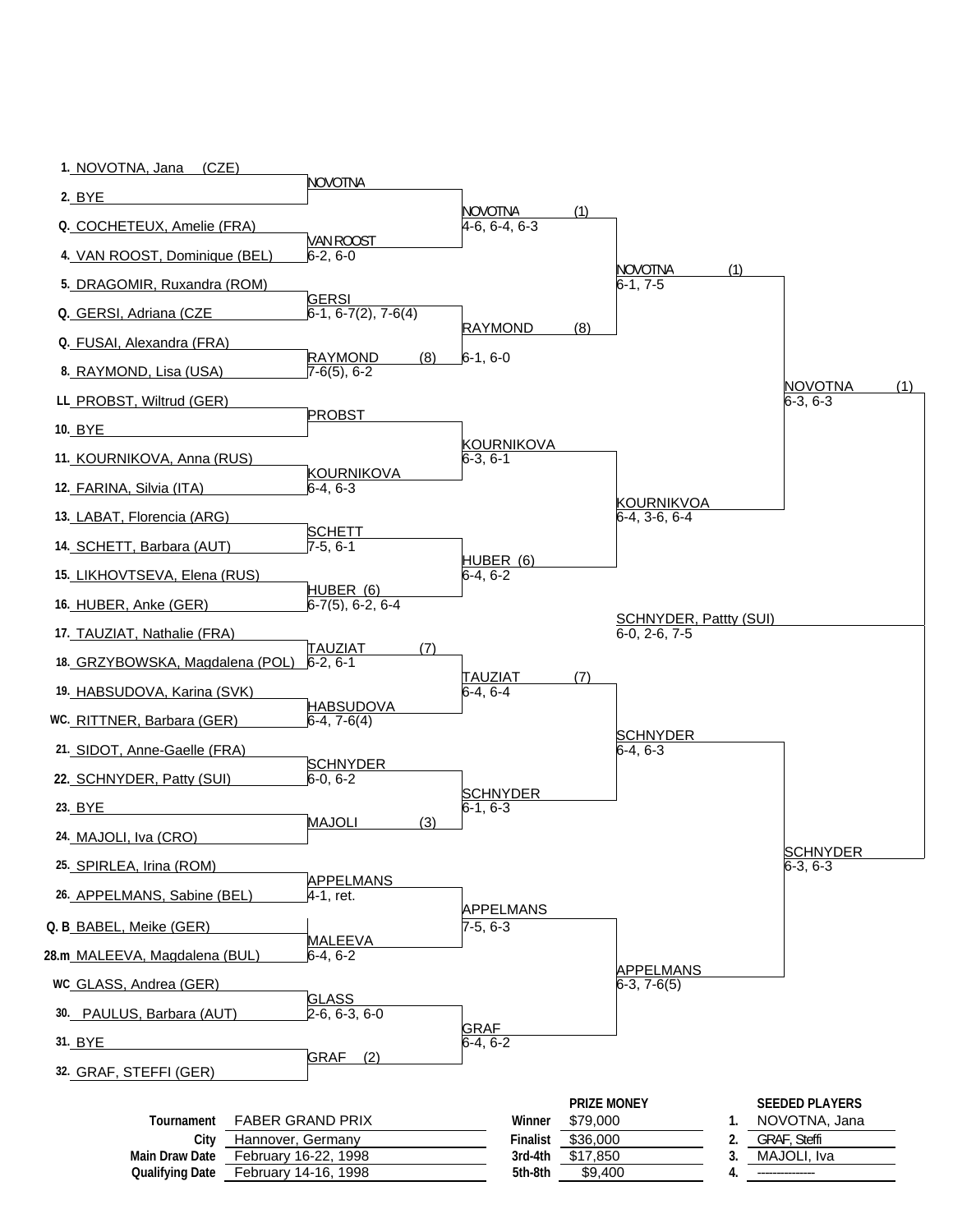| Prize                              | <b>Qth</b>                      |           | \$4,950 | SPIRLEA, Irina    |
|------------------------------------|---------------------------------|-----------|---------|-------------------|
| Draw                               | 28M / 32Q / 16D                 | 17th-32nd | \$2,600 | HUBER, Anke       |
| Surface                            | Greenset Indoors                |           |         | TAUZIAT, Nathalie |
| Winner of this event feeds up into | ------------------------------- |           |         | RAYMOND, Lisa     |
|                                    |                                 |           |         |                   |